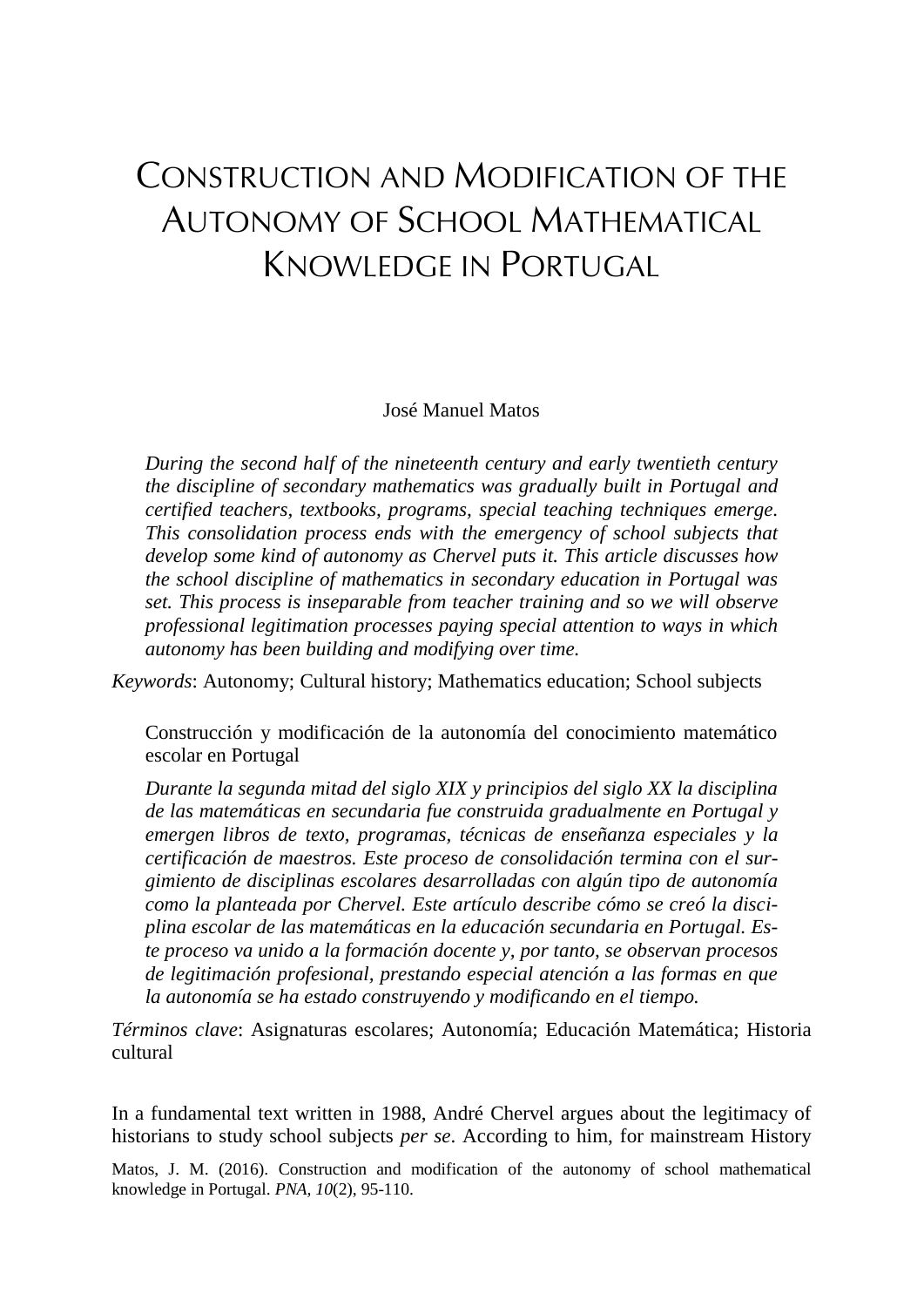of Education, school subjects were an unproblematic application to the school context of knowledge developed elsewhere and teachers a professional group constrained either by the great options of educational policy—themselves the result of large movements socio-economic—or by knowledge (science and culture) externally generated.

Drawing on studies on the development of grammar in France, among others, Chervel will show that school subjects have the ability to generate their own knowledge that escapes those determinants and that, at least in the case of grammar, even generate scientific knowledge itself. Historians can only gain understanding if they study school subjects on their own, that is, endowed with a large degree of autonomy from external constraints to school.

Almost simultaneously, Lee Shulman, also in a founding text of 1986, faced with the need to evaluate the job performance of teachers, argues that teaching knowledge has special characteristics which distinguish it (and, in a way, give autonomy) either from general pedagogical knowledge, or from scientific knowledge, and named it pedagogical content knowledge. To him this knowledge, deeply attached to professional practice, is very different from the other two either in content or its nature. In a further text (1987) Shulman characterized as "the blending of content and pedagogy into an understanding of how particular topics, problems, or issues are organized, represented, and adapted to the diverse interests and abilities of learners, and presented for instruction" (Shulman, 1987, p. 8).

These two researchers, while working in different areas, highlight the specific nature of the knowledge associated with particular school disciplines. In this article I will term it school knowledge.

This study focuses on the gradual changes of autonomy of school knowledge. Academically, it walks on the borders between the professional development field, particularly teachers, and the historical study of school disciplines. Looking beyond the mere compilation of intentions expressed in legislation pieces, I chose a methodology akin to the cultural history of Peter Burke valuing the symbolic and its interpretation (2005). As states Chartier,

*This story should be understood as the study of the processes with which a sense is built. Departing from the old idea that endowed texts and literary pieces with an intrinsic, absolute, and unique sense—which criticism was required to identify—it addresses practices that plurally, contradictorily, give meaning to the world.* (Chartier, 1990, p. 27)

Chartier pays particular attention to the concepts of representation and practice. Representation includes the classification processes that produce the categories through which reality is (contradictorily) constructed by different groups. Practices of these groups give them a certain social identity that in turn will condition the representations themselves, and integrates institutionalized and objectified forms that mark the existence of this group (1990, p. 23). Dominique Julia (1995) also calls attention to these two categories.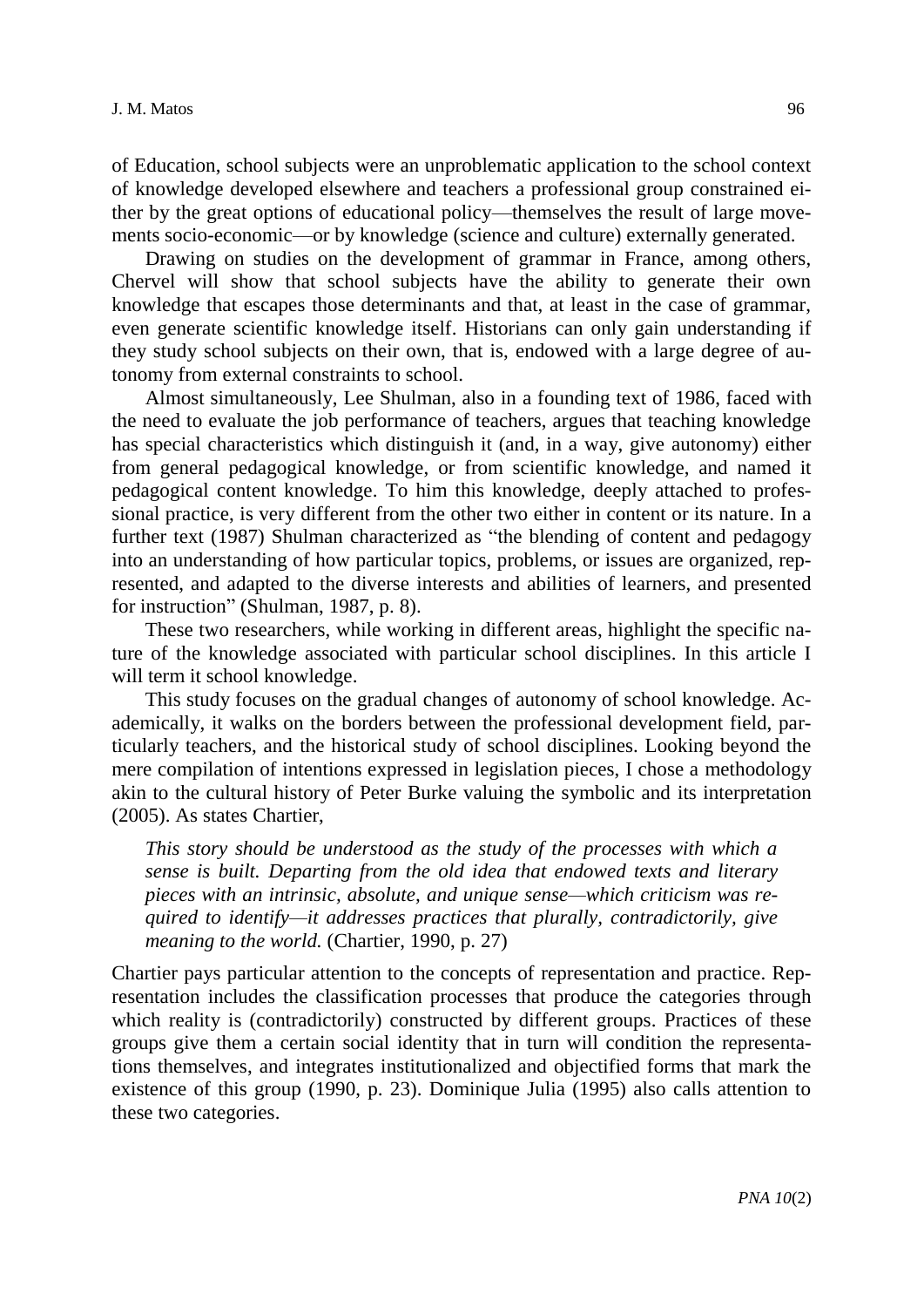Construction and modification of the autonomy… 97

A central problem of cultural history is the relationship between the representations and practices. Chartier puts forward the concept of *appropriation* designating the distinct ways in which social groups incorporate cultural elements. "Appropriation (...) aims at a social history of interpretations, sent to its fundamental determinations (which are social, institutional, cultural) and inscribed in the specific practices that produce them" (Chartier, 1990, p. 26). These practices "produce order, statement, distances, divisions" (pp. 27-28). Similarly, representations "have their own energy convincing that the world or the past is, indeed, what they say they are. In this sense, they produce gaps fracturing societies and incorporate them in individuals" (Chartier, 2007, p. 73).

In summary, this work accompanies the preparation and progressive autonomy of school knowledge by studying the way teachers, i.e., the experts, holders of such professional knowledge, as Shulman would say, will constitute "their" school discipline, as would Chervel pose it, and become legitimate holders of this knowledge. Particular attention will be given to the construction of meaning and a (feasible) analysis of practices. Following other work, I will study the case of the constitution of the mathematical discipline in Portuguese secondary school.

Studying the configuration of this knowledge will miss the contribution of two sets of professionals: teachers of private schools and individuals who taught in private that had an important expression until 1895. I will not include the emergence of the academic field that discusses the problems of teaching and learning mathematics, that some term mathematics educators (Furinghetti, Matos, & Menghini, 2013) and will take place essentially in the second half of the twentieth century.

# THE AXES OF ANALYSIS

The professionalization of Portuguese teachers was studied by Nóvoa (1987a). Organizing it around the central axis social and economic status of teachers, and in a formulation but precedes Chartier or Julia, he distinguishes two dimensions.

*Building a body of knowledge and techniques proper and specific to the teaching profession, that is in continuous reformulation.*

*The organization (explicit or implicit) of a set of standards and values that should guide the exercise of the teaching profession and even the everyday activity of teachers.* (Nóvoa, 1987b, p. 416, italics in original)

His work, especially focused on primary education, leads him to distinguish four steps in this process of professionalization.

*Full-time commitment* (or as the *main occupation*) *to the teaching activity*, making teaching the way of life of an increasingly specialized professional group, the teachers.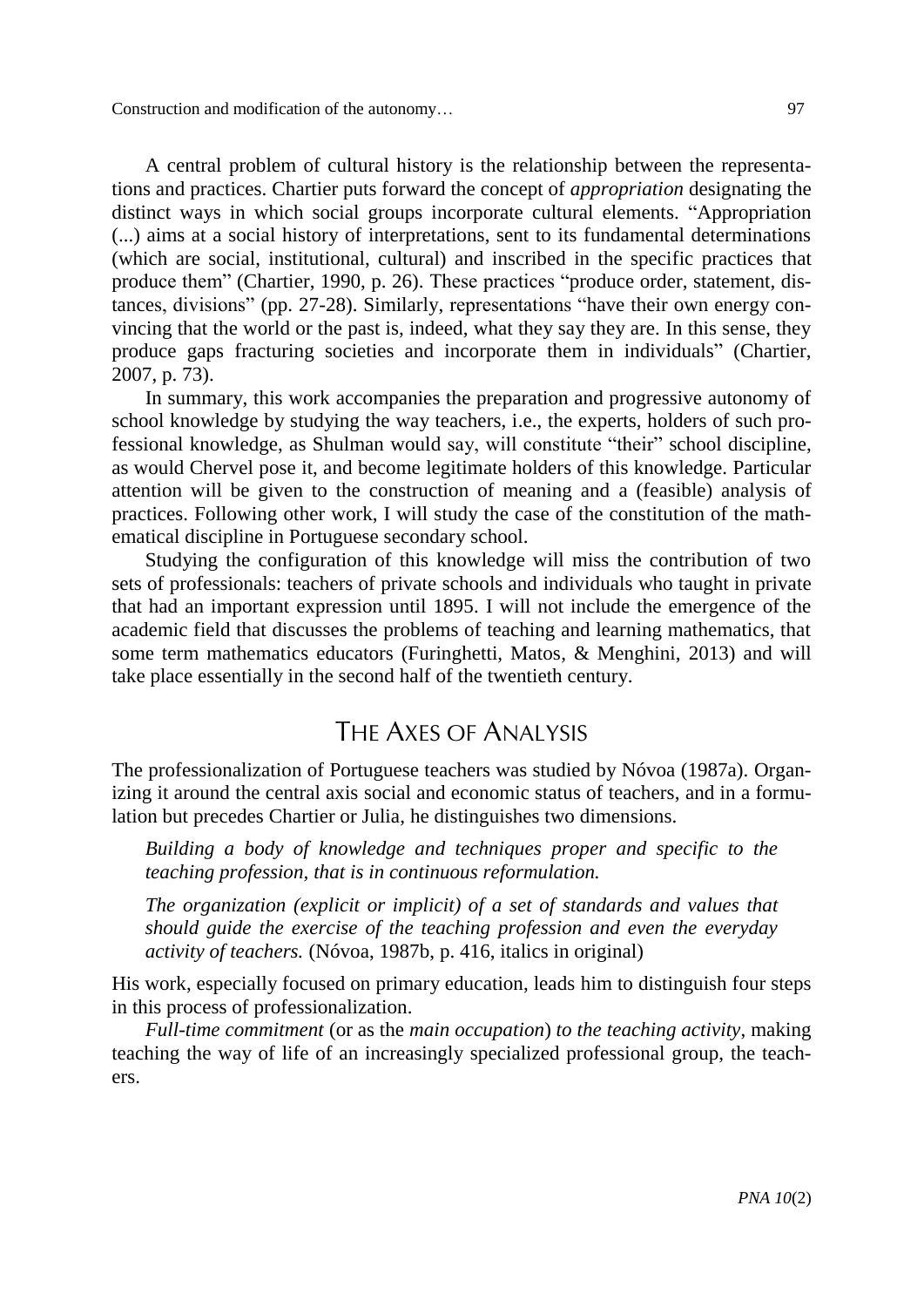#### J. M. Matos 98

 $\overline{\phantom{0}}$ 

*Establishment of a legal framework for the teaching activity*, through the legal imposition for teachers to possess a licence (and/or a degree) given by the State in order to teach.

*Creation of specific institutions for teachers training* whose mission is to pass on to future teachers the knowledge and techniques, norms and values, akin to the teaching profession, through a "role-transition" (passing from the role of a student to the role of a teacher) rather than "role-reversal" like most other professions.

*Establishment of professional teacher associations*, usually union-like organizations that play a key role in the development of an esprit de corps and the suport of the social and professional status of teachers (Nóvoa, 1987b, p. 417, italics in original).

The centre of my work is in school knowledge and the discussion of its autonomy. Accordingly, I will take into account Nóvoa's categories but I will not establish close temporal boudaries. Given that the study is focused on the discipline of mathematics, we need to discuss first the constitution of mathematics school knowledge in secondary education and the development of didactical methodologies for their teaching. Secondly, I will examine the constitution processes of professional mathematics teachers for secondary education and its impact on the development of this knowledge. Finally I will review the limits of the autonomy of these professionals, again focused on the consequences for the preparation of school knowledge.

# THE DIFFERENTIATION OF THE TOPICS

The political regime that emerges after the civil war of the 1830s and the consolidation of a constitutional monarchy will gradually differentiate a nationwide public secondary education system (Nóvoa, Barroso, & Ó, 2003) and will be within these new schools essentially the *Liceus* created from 1836, which will be incorporated new school subjects, including mathematics in secondary education (Matos, 2013, 2014).

The first curriculum of *Liceus*<sup>1</sup> includes the discipline arithmetic, algebra, geometry, trigonometry, and drawing and the curricular organization was determined by each school board (Aires & Santiago, 2014). In the first decades, the distinction between *Liceus* and higher educational institutions was unclear. The mathematics courses, in particular, were both taught at the University (Coimbra) or the Polytechnics Institutes (Lisbon and Oporto) and shared the same teachers and textbooks, usually the works of Bézout (Matos, 2014).

When we look at the evolution of the names of mathematical disciplines in *Liceus* (Table 1) we note that, unlike other disciplines, only after 1895 the name was fixed in "Mathematics". Although the legislation always refers to *one* discipline, the chosen names join independent themes that sometimes even have distinct textbooks. The unity of mathematics will only be claimed by the Modern Mathematics movement in the second half of the twentieth century (Matos, 2013).

<sup>&</sup>lt;sup>1</sup> The term *ensino secundário* (secondary school) is used in the legislation and includes public classes, municipal secondary schools and private schools. *Liceus* are public secondary schools.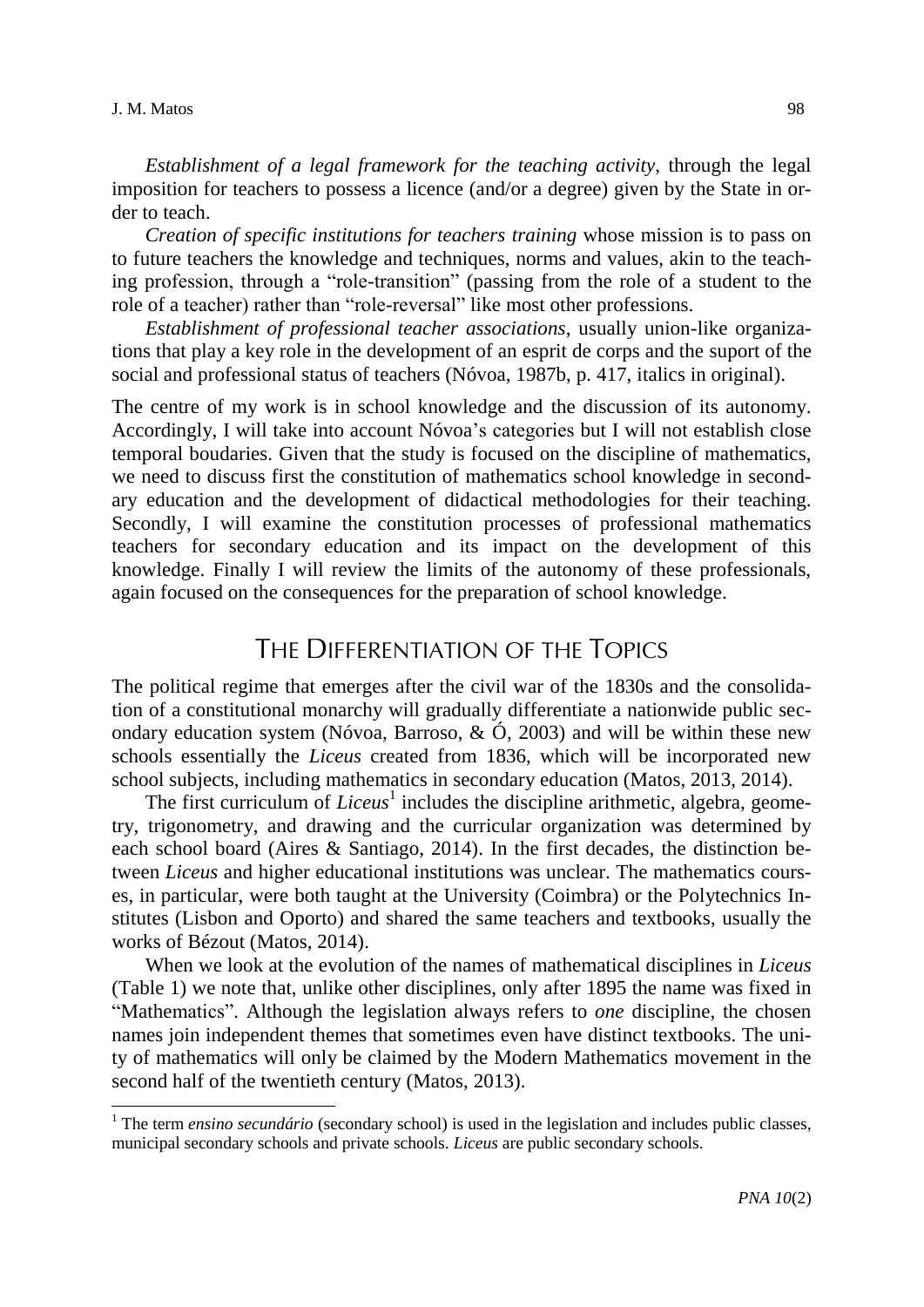Table 1

*Name of the Disciplines Related to Mathematics in the Legislation Concerning the Portuguese Secondary School*

| Date | Name                                                                                                                                                    |
|------|---------------------------------------------------------------------------------------------------------------------------------------------------------|
| 1836 | Arithmetic, algebra, geometry, trigonometry, and drawing                                                                                                |
| 1844 | Arithmetic and geometry with applications to the arts, and first algebra concepts<br>Geometry and mechanics applied to the arts and crafts              |
| 1854 | Arithmetic, elementary algebra, elementary synthetic geometry plane<br>Trigonometry principles and mathematical geography                               |
| 1860 | Arithmetic, the four operations on integer and fractional<br>Arithmetic, plane geometry concepts and their usual applications<br>Elementary mathematics |
| 1868 | Mathematics                                                                                                                                             |
| 1870 | Elementary mathematics                                                                                                                                  |
| 1872 | Mental calculation and four operations (1st part of mathematics)<br>Arithmetic practice (1st part of mathematics)<br><b>Mathematics</b>                 |
| 1880 | Arithmetic, plane geometry, algebra principles and bookkeeping<br>Algebra, geometry and space trigonometry                                              |
| 1883 | Arithmetic, algebra, geometry, trigonometry and principles of bookkeeping and<br>accounting                                                             |
| 1886 | Elementary mathematics                                                                                                                                  |
| 1895 | Mathematics<br>Arithmetic, elementary algebra and plane geometry<br>Algebra, geometry in space, trigonometry, elementary and cosmography                |

Even these designations were not stable. Occasionally independent classes<sup>2</sup> were established with different names. For example, in 1861 is created in Elvas, who did not have a *Liceu*, a class of "arithmetic and geometry with application to industry, read in two-year course with the rational and moral philosophy and principles of natural law" (*Coletânea Oficial da Legislação Portuguesa*, 1861, p. 430). In the late 1850s the first mathematics books explicitly aimed at *Liceus* appeared:

 *Elementos de Aritmética* (Elements of Arithmetic) by Rufino Guerra Osório (1810-1879) that publishes in 1854 its 2nd edition.

 $\overline{\phantom{0}}$  $2^2$  The Portuguese term is "cadeira", literally chair or "aula", class.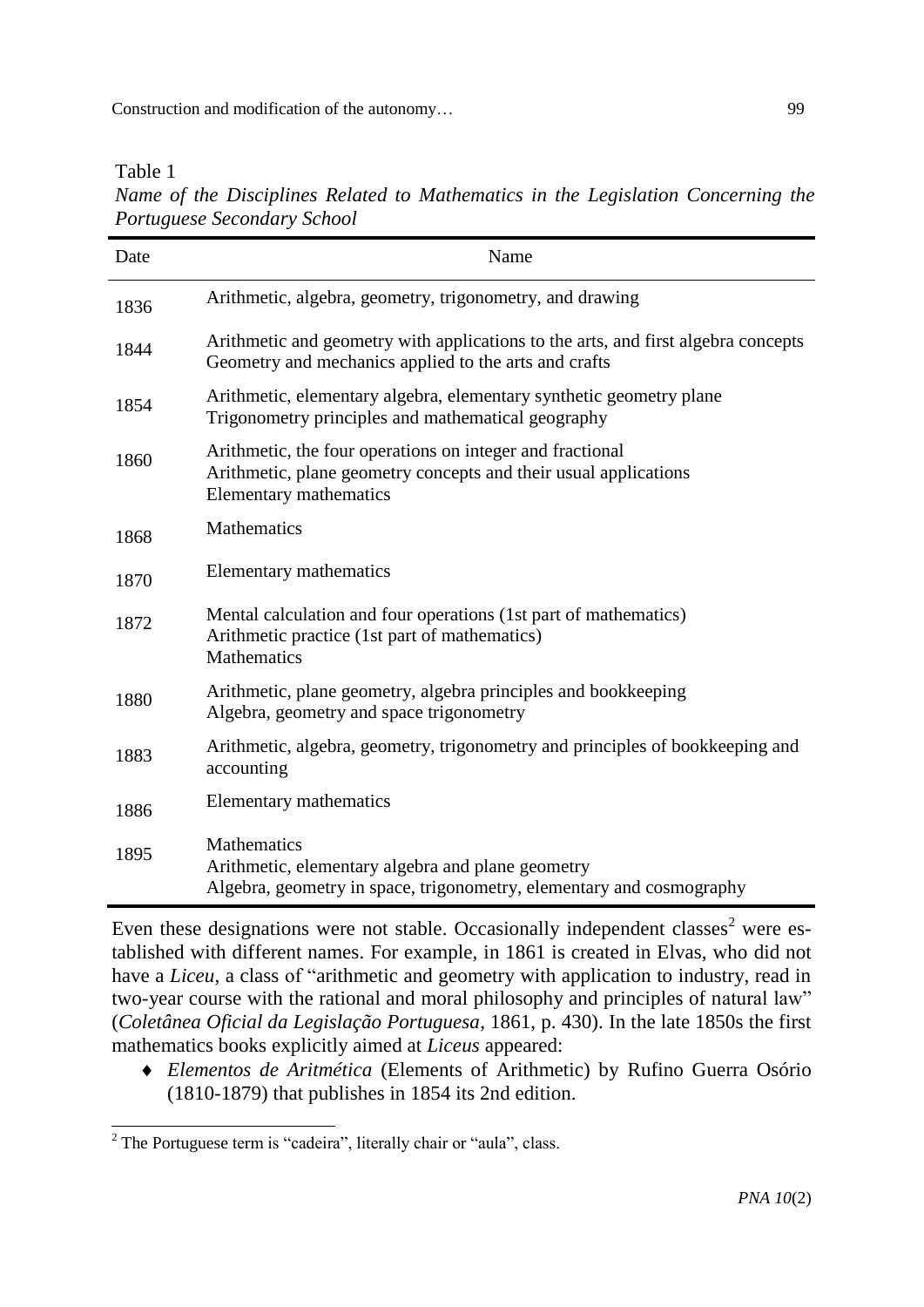- *Elementos de Trigonometria Rectilínea, e sua aplicação à topografia* (Elements of Rectilinear Trigonometry, and its Application to Topography) of José Joaquim Manso Preto (1823-?), published in 1856.
- The 2nd edition of *Geometria elementar teórica e prática* (Theoretical and Practical Elementary Geometry) of Francisco de Castro Freire (1809-1884) and Rodrigo Ribeiro de Sousa Pinto (1808-1893) from 1859; and others will follow.

All these manuals were approved for *Liceus*, some by the *Conselho Superior de Instrução Pública* (Superior Council of Public Instruction) that supervised primary and secondary schooling. All these authors were professors at the Faculty of Mathematics of the University of Coimbra and it is likely that some of the texts were also used at the University.

In 1865 is published the first book of math exercises, *Problemas de Álgebra para Exercícios dos Princípios Gerais desta Ciência* (Algebra Problems to Practice the General Principles of this Science), written by Marcal António Carvalho who was a teacher at *Ateneu Lisbonense das Ciências e das Letras*, a private school in Lisbon that included primary and secondary schooling.

Since 1870, when the first programs for secondary education were published, a legal corpus that framed mathematical knowledge for secondary education existed (Aires & Santiago, 2014) and of course the next decades will bring changes in their content.

From 1894 a reform directed by the Minister Jaime Moniz homogenizes the structure of the Portuguese secondary school establishing it definitely as an intermediate degree between the primary school and the university (Nóvoa et al., 2003). Mathematics programs of this reform were published in 1895 and contained a detailed list of contents that are structured around arithmetic, geometry, algebra, and cosmography. In the first three years the program expanded arithmetic from primary school and included powers, multiples, dividers, remainders, fractions and decimals, square roots, proportions and the rule of three. Geometric figures were also considered, including properties of straight lines, circles and triangles.

Algebra began in the fourth year with a discussion of formulas, monomials, polynomials and its operations, including division. First-degree equations, systems of equations, inequalities and integer solutions of first-degree equations were also mentioned. Geometry included a detailed study of the properties of polygons and constructions, as well as circles. In the fifth year, arithmetic and geometric progressions and their sums were studied, including a brief discussion of limits. Logarithms were applied to the computation of interests. The geometry was focused on ellipses, parabolas and hyperboles. The Cartesian coordinates were applied to the study of the equation of the straight line. In the sixth year systems of equations and second degree equations were discussed, imaginary numbers and the geometry of space was studied. The last year included continuing fractions, trigonometry and cosmography (Aires and Santiago, 2014).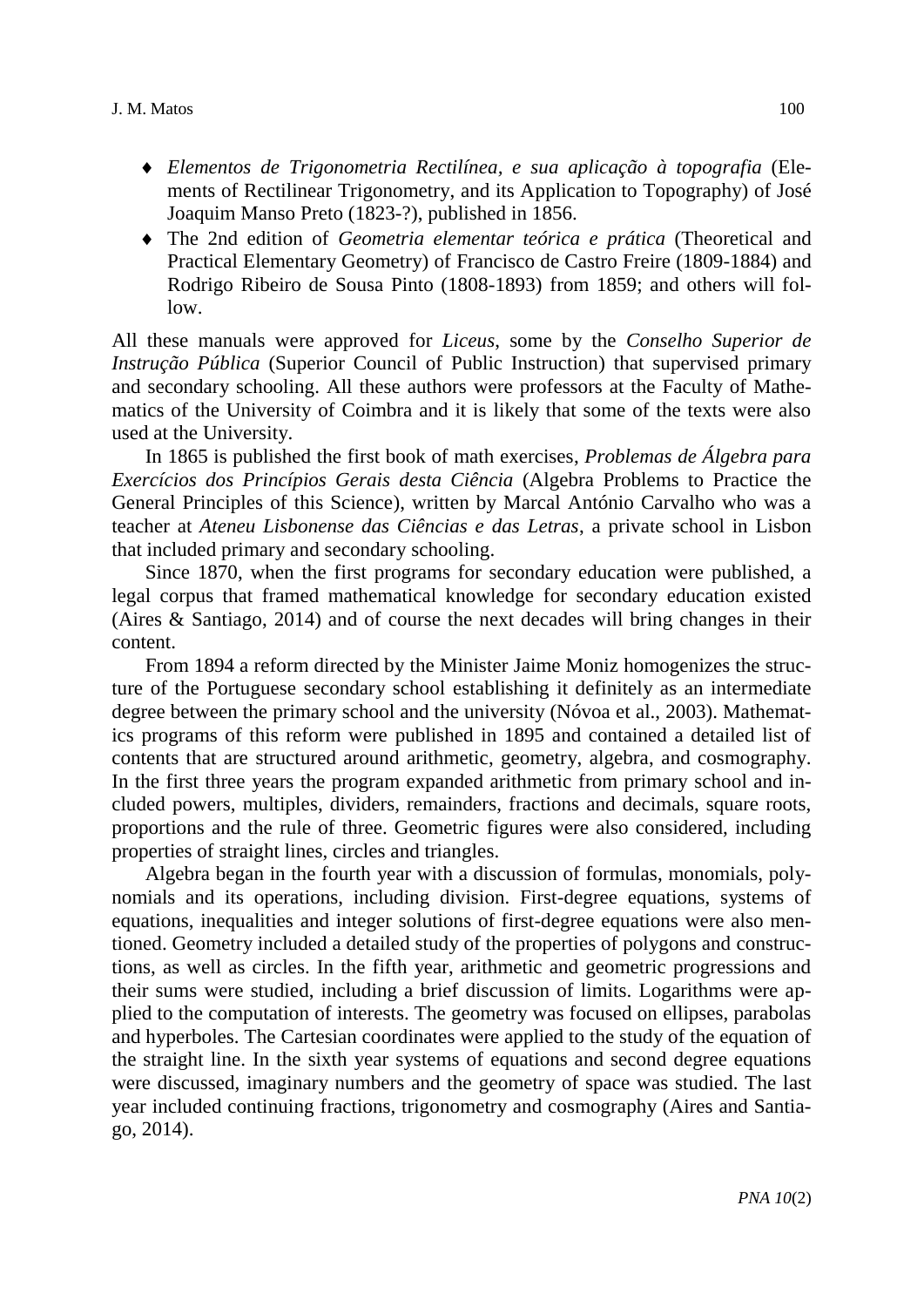Construction and modification of the autonomy… 101

Jaime Moniz's concern with homogenization introduces unique books for secondary schools, a decision that was removed in 1905. The winner of the successive contests is Joaquim de Azevedo Albuquerque (1839-1912), a mason under the name of Condorcet, that while professor at the Polytechnic Academy of Oporto had been a teacher of the *Liceu* of Oporto for 14 years.

Of course, over time there were variations of the topics I listed and although large areas of arithmetic, algebra, geometry and trigonometry are present since 1870 there have been significant fluctuations. Before and after 1895 programs include and exclude topics such as geometric drawing, accounting, topography, mathematical geography or cosmography (which oscillated between the disciplines of mathematics and history), subjects that for many years are not included in Portuguese mathematics programs.

These changes are due to adjustments in boundaries among school disciplines. But there are also variations due to fluctuations in mathematical content. Some topics appear as rational arithmetic in 1872; or analytic geometry in 1886—the latter giving rise to disagreements about its purpose (should it be an extension of geometry or a preparation for the study of analysis?) and sometimes it is withdrawn from the programmes; or the study of the analysis that started in 1905. A brief introduction of the study of integrals was included in 1918, but removed in 1926. The study of derivatives and analytic geometry was eliminated between 1936 and 1948, following the choice of the authoritarian regime in lowering the quality of education at all levels (Aires & Santiago, 2014). Only after World War II these two topics were again studied in *Liceus* (Almeida, 2013). Major changes to this curriculum will take place during the second half of the twentieth century following the trend of the Modern Mathematics movement (Matos, 2013).

In conclusion we can consider that from 1870 on a national programme for secondary mathematics is established. Though with some variations due either to the adjustment of boundaries among school subjects, or additions and deletions of mathematical topics, it became possible to clearly identify a body of knowledge that separates this discipline from mathematics the university level.

This distinction is not only a matter of a list of topics. The construction of this mathematics curriculum for secondary education also involved the creation of didactic sequences, exercises, representations, developping interconnections among mathematical topics and associations with other school topics or matters external to schools, many of them expressed in textbooks. These elements exist in a school setting and only make sense in that context, as Chervel states (1988).

Even in the case of Portuguese textbooks of this time, far from a prior norm (legislative or academic) that is appropriated by the authors of textbooks produced for a given practice, what happens is rather a hybrid process in which the books precede the programme itself and where, especially from 1860, the intervention of the Conselho Superior de Instrução Pública (which included university professors which were also textbook authors) will gradually condition the books themselves and moves them apart from higher mathematics.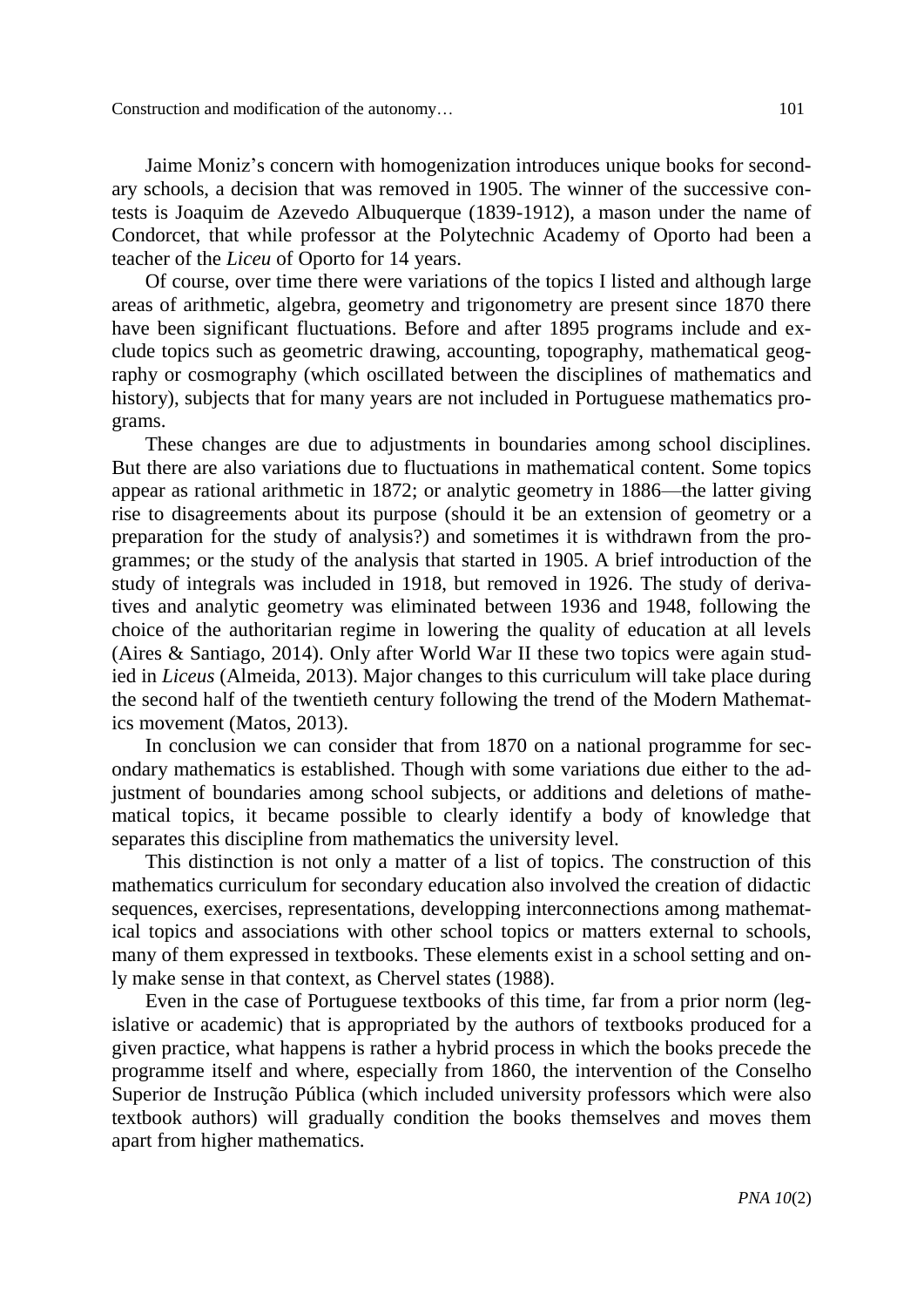### THE METHODOLOGICAL RECOMMENDATIONS

In addition to the development of adequate content, the creation of a school subject also covers the development of methods of teaching, which refers to the teaching practices. We do not have elements that allow us to discuss these practices in the Portuguese secondary education of the nineteenth century. We can, however, search for recommendations in the legislation that recommend teaching methods—the *norms* of Chartier and Julia. Thus, we observe that the first published recommendations are still influenced by the Jesuit tradition. For example, the Regulation for Secondary Education of 1869 (*Regulamento para o Ensino Secundário, Diário do Governo*, 133, 1860) states:

*Article 30*. From the two hours that the class lasts, teachers will employ at least one to hear as many students over the previously lesson, and the rest of the time to give explanations as they deem appropriate for the full understanding of the doctrines which were the object of the lesson given in that day or the one that students have to study for the next day of school.

*Article 31.* In all classes there will be exercises or written themes, which will be discussed and amended by the teacher, out loud, and to the whole class.

*Article 33.* There will be a monthly exam, oral or in writing in all classes.

These recommendations are repeated in subsequent legislation with minor changes. Only in 1880 programs start to include notes with more detailed didactic recommendations specific for mathematics. For example the program of 1880 suggested for the first year of *Liceus*.

*Arithmetic teaching in this year is entirely practical, and the study of the rules for arithmetic calculation must be accompanied only by the most simple theoretical notions absolutely necessary for the intelligence of these rules to the exclusion of any synthetic and abstract definitions that the circumstances in which it must be assumed the student would be simple memory exercises. The geometry of education includes demonstrations but only the simplest, whenever possible by superposition and based on evidence.* (Decreto, Diário do Governo, 240, 1880, p. 2747)

Previous recommendations focused on the temporal organization of classes and contents, highlighting the repetitions of topics and the evaluation. Now the concern is about student understanding, memorization is devalued (in the case of arithmetic) and evidence as the root of conviction is valued (in the case of geometry). The New School movement also begins because be felt in secondary education (Matos, 2013).

The 1894 reform deepens this trend. Mathematics is seen as a particularly valuable discipline to introduce students to a specific kind of thinking and emphasize the importance of simplicity, clarity, accuracy, and the possibility of complex intellectual constructs. The mathematics course of this reform consolidates the modern mathematical content essential for life and to prepare for the study of science in university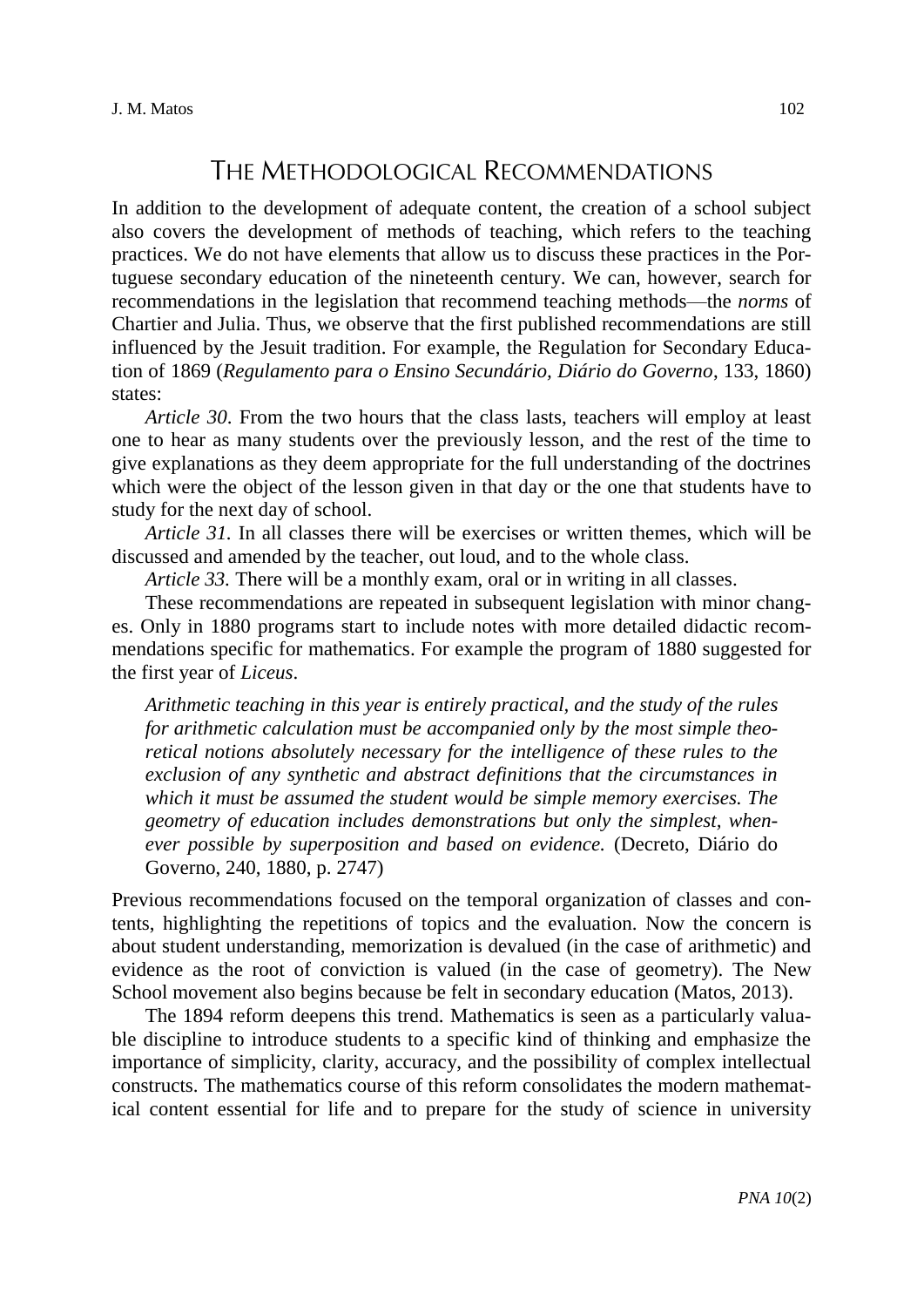courses. As for teaching methods, the programs include "Notes" which recommended the use of intuitive and practical approaches in the early years.

Belying the current common sense that stigmatizes the "traditional teaching" almost all subsequent programs highlight the importance of the disciplined use of rigorous mathematical methods, emphasize the importance of intuition and practice and while valuing mental and written calculations warn against the overemphasis on memorization.

There are, however, two deviations from this trend. Between 1930 and 1947, and agreeing with the ideological choices of the dictatorship that persecuted the prominent proponents of the New School movement, the programs, especially the first five years of *Liceus*, underscore almost exclusively the importance of repetition in exercises and omit references to intuition and the concrete (Matos, 2013). The second deviation occurs in the present moment in which official recommendations narrow school mathematics, by valuing student performance in targets evaluated in exams, and neglecting all the heritage of the New School pejoratively referred to as "romantic".

# THE CONSTITUTION OF PROFESSIONALS

After addressing the creation of content and the development of methods of teaching secondary school mathematics I will now discuss the genesis of its professionals.

By the twentieth century there were no teacher training system for secondary education in Portugal. Since the mid-eighteenth century that access to public places was done through exams but if we look at the legislation produced throughout the nineteenth century, we find that secondary school teachers did not even had to have a university degree. Legislation itself puts the emphasis on obtaining the stability of an official position and not in candidates' scientific knowledge. Lourdes Silva (2002, p. 126) confirms, in the documentation she analysed most teachers do not state any prefixes to their name nor mention any academic title.

We know the procedures for getting access to these public places. In 1851, for example, legislation detailing the actions to be followed is published (*Coletânea Oficial da Legislação Portuguesa*, 1851, pp. 2-8). Candidates were examined in the field of the disciplines they applied, and on the methods of teaching, including exercises. Exams also included the simulation of a lesson. The subsequent legislation maintains this structure.

Who then were the teachers who taught mathematics at this time in *Liceus*? I will just give two examples. The first is José Adelino Serrasqueiro (1835-n.d.). Obtaining a bachelor's degree in Medicine and Philosophy in the University of Coimbra, he majored with honours and received several awards. Professor of Mathematics in the Central *Liceu* of Coimbra, he was an author of successful textbooks (Valente, 2002). The second is General José Nicolau Raposo Botelho (1850-1914), textbook author of mathematics textbooks and professor at the Army School, in the Central *Liceu* of Oporto, at the Normal School of Oporto, and director of the Royal Military College. In addition to having held several positions in the army, he was also Minister of War.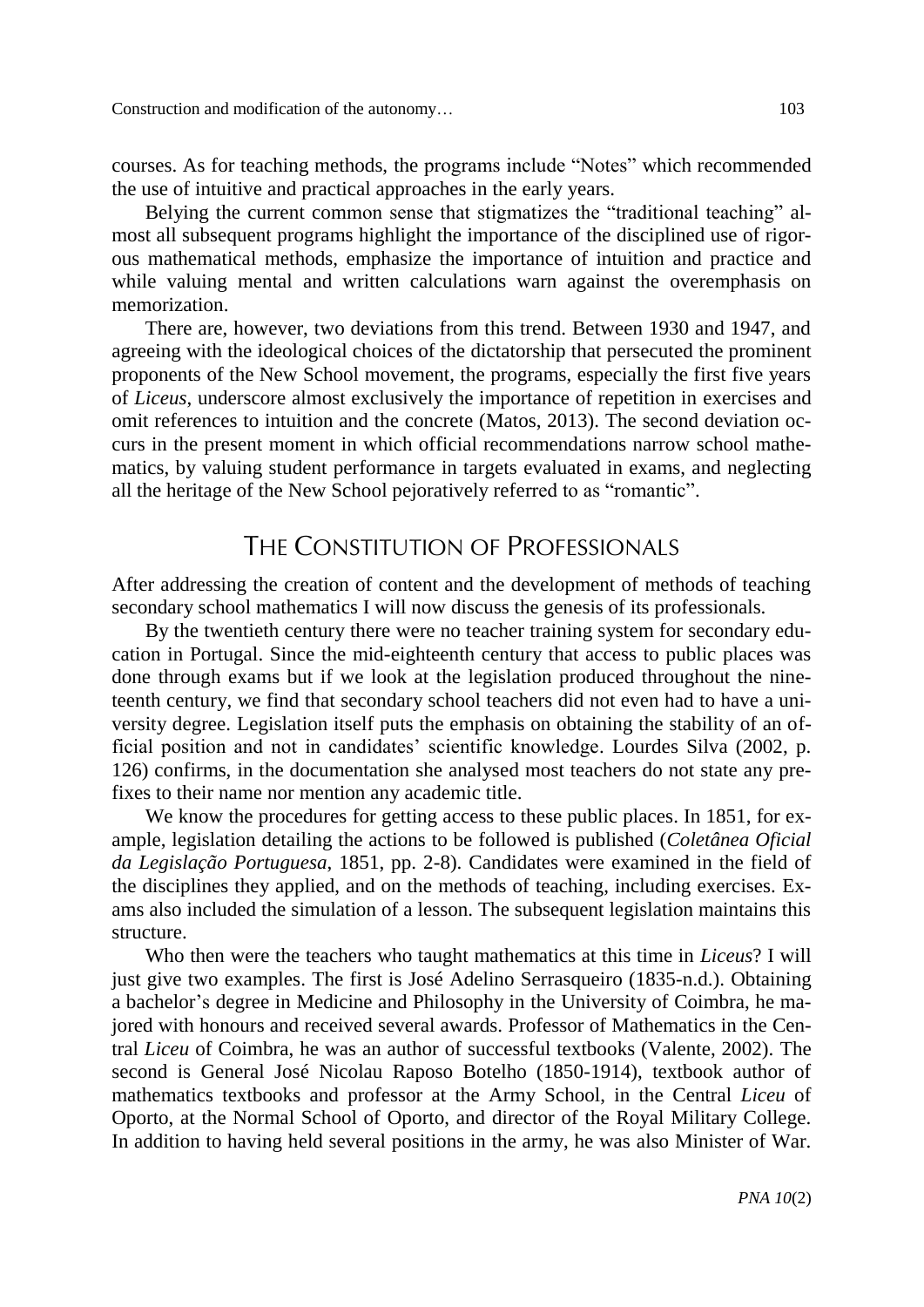These are just a few examples of personalities who have excelled and who also taught mathematics at the secondary level, but it certainly does not represent the majority. Information on "common" teachers is scarce, but considering the rules for accessing the profession, we could assume that most would just have a secondary education and very few a university degree, particularly in the "scientific" areas, as in "humanities" a significant number of teachers had a clergy origin (Silva, 2002).

The assumption that the teaching profession requires specific training is present for primary schools since the early nineteenth century, but only in the twentieth century standards for accessing the teaching profession in the secondary education will change. In 1901 it is created a Qualification Course for Secondary Teaching (*Curso de Habilitação para o Magistério Secundário*) with duration of four years (Pintassilgo, Mogarro, & Henriques, 2010). The chosen model separated the basic scientific formation from training for the teaching profession. In the first three years prospective teachers would carry out scientific education at the University of Coimbra or both polytechnics institutes at Lisbon and Oporto. In the fourth year teacher training was held at the Higher Course on Humanities (*Curso Superior de Letras*) in Lisbon.

This model is improved with the creation in 1911 of Higher Normal Schools (Escolas Normais Superiores) attached to the Coimbra and Lisbon Faculties of Arts, which start operating in 1915. After a bachelor's degree in the areas of specialty, students attended a course two years similar to the Higher Course but now including an introduction to teaching practice in *Liceus*.

The Higher Normal Schools will play a central role in the training of professionals for the teaching of mathematics for the secondary schools. The course provided reflections either on the school mathematics or on methods for teaching the discipline. The training of primary teachers already included this aspect some years ago (Candeias & Matos, in press), but it's the first time it will be implemented at the secondary level. These reflections occur at the annual course of the first year General Methodology of Science Mathematics under the responsibility of university professors.

The second year was focused on initiation into the pedagogical practice that took place in a *Liceu* and had an important role for teachers. It consisted of two parts, the Special Methodology course taught by teachers from the *Liceu* and the teaching practice itself directed by the same teachers.

*Since the beginning of the school year until December 24, applicants attend classes of the teachers of Liceus (...) where they are practicing, and whose teachers will give them the essential notions about the special methodology of the respective disciplines (...). The rest of the school year, teaching will be exclusively performed by the candidates, under the supervision of tutor teachers [professors dirigentes] who examine their corrections in writing exercises done by students, and always attend to their lessons, enlightening them with their advice* (Decreto com força de lei, Diário do Governo, 1911, 129, pp. 2081-2083).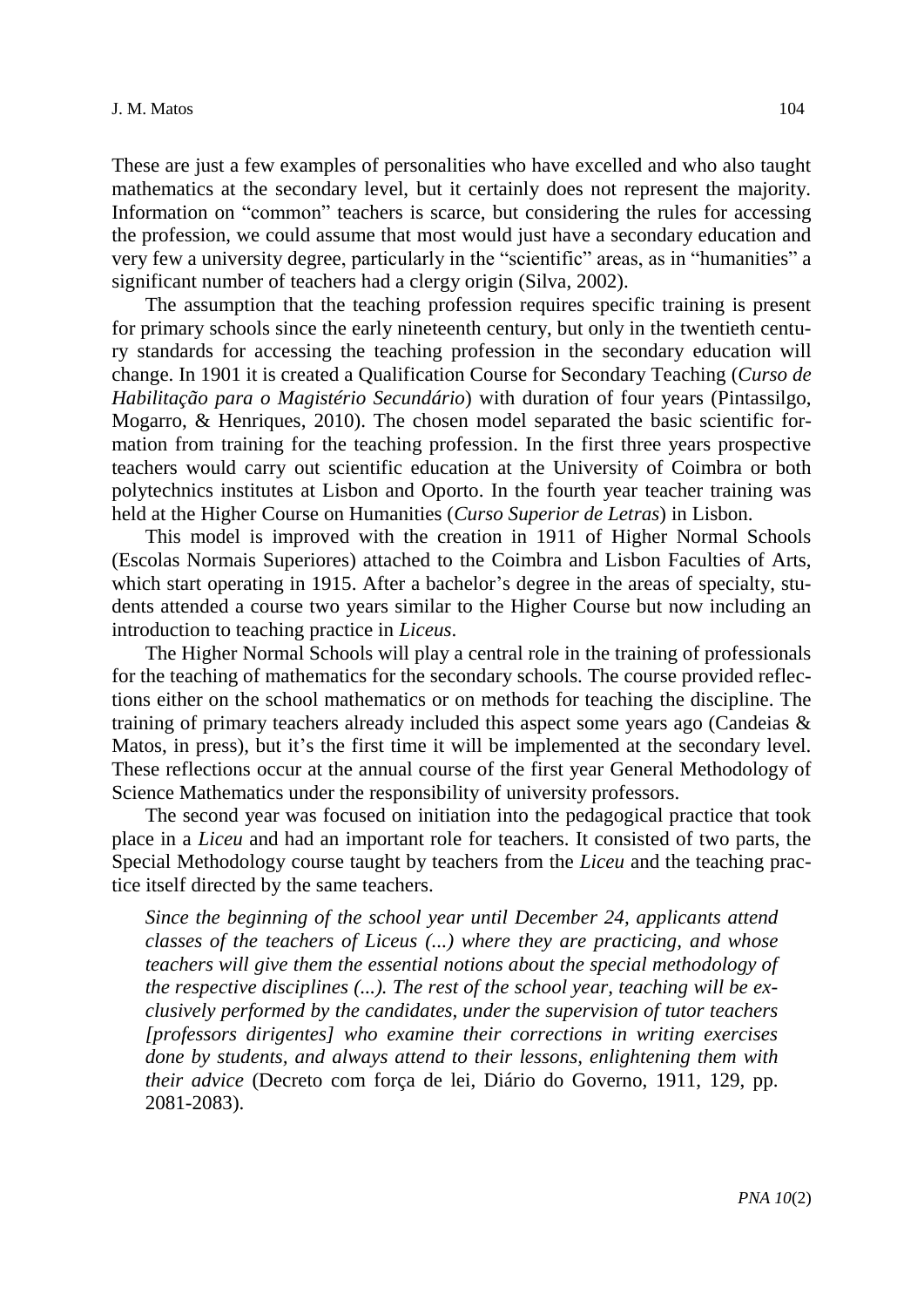The structure of these courses included collaborative spaces between university professors and teachers of secondary education, and gave the latter a key role in the formation of professional knowledge. It was a time when Pedagogy and Psychology were being established as experimental sciences and the course also included exercises of experimental pedagogy and child psychology studies, performed in psychology laboratories associated with Normal Schools (Pintassilgo, Mogarro, & Henriques, 2010).

Ismael Eduardo dos Santos Andrea (1879-1937) was the professor of General Methodology of Mathematical Sciences and illustrates the permeability between secondary education and the universities. He taught at several *Liceus* in the country, was a Professor at the Polytechnic School of Lisbon and Director of the Normal School of Lisbon. Politically involved, Andrea also left its mark in the teaching of mathematics problems and published several textbooks for secondary education. One of his "tutor teachers" was Domitila Hormizinda Miranda de Carvalho (1871-1966), then a professor at the *Liceu* Maria Pia in Lisbon, physician, teacher, writer and deputy. She was the first woman admitted to the University of Coimbra and completed medical school and the mathematics course.

The course at the Normal Schools ended with a State Exam (*Exame de Estado*) whose jury included the secondary school teachers who had accompanied the candidates. Among the assessment criteria was a "dissertation (...) on a didactic point of secondary education" (*Decreto com força de lei*, *Diário do Governo*, 1911, 129). We know the titles of about 40 dissertations related to the teaching of secondary mathematics. Most of these titles can be found in Gomes (1989). The study of these dissertations lets us know how the legislator's intentions were appropriated.

Let us take two examples. Francisco Ferreira Neves (1892-1984) was for many years a professor at Liceu of Aveiro. Successful textbook author, intervening in local politics, held his training at the Normal School of Coimbra which he ended in 1918. His dissertation Mathematics in secondary education. Didactic considerations (Neves, 1918) is actually a book of 100 pages. It discusses the nature of mathematics, proving to be an adept of Poincaré's ideas. Then he proceeds with an extended comparison among teaching methods: the *heuristic* linking the Pestalozzi and Socratic dialogues; the *didatic*, which combines the exposure of the finished science; and the *laboratory*, discussed at length based on John Perry's and E. H. Moore's work. He ends with the presentation of methods to teach specific mathematical topics, quoting Poincaré several times.

Let us take a second example. João da Conceição Dâmaso Rego (1891-?) was a professor at *Liceu* Camões in Lisbon and attended Normal School in Lisbon. His dissertation *The differential and integral calculus in liceus* (Rego, 1918) deals with an innovative theme (analysis), proposed in fresh indications from the ICMI and partially integrated in the Portuguese programs since 1905. He refers Jules Tannery, a proponent of the introduction of the analysis in the French curriculum, in the first paragraph. The development of the theme is supported by numerous quotes from a report submitted by Emanuel Beke to the 1914 ICMI in Paris (*Les resultats obtenus dans*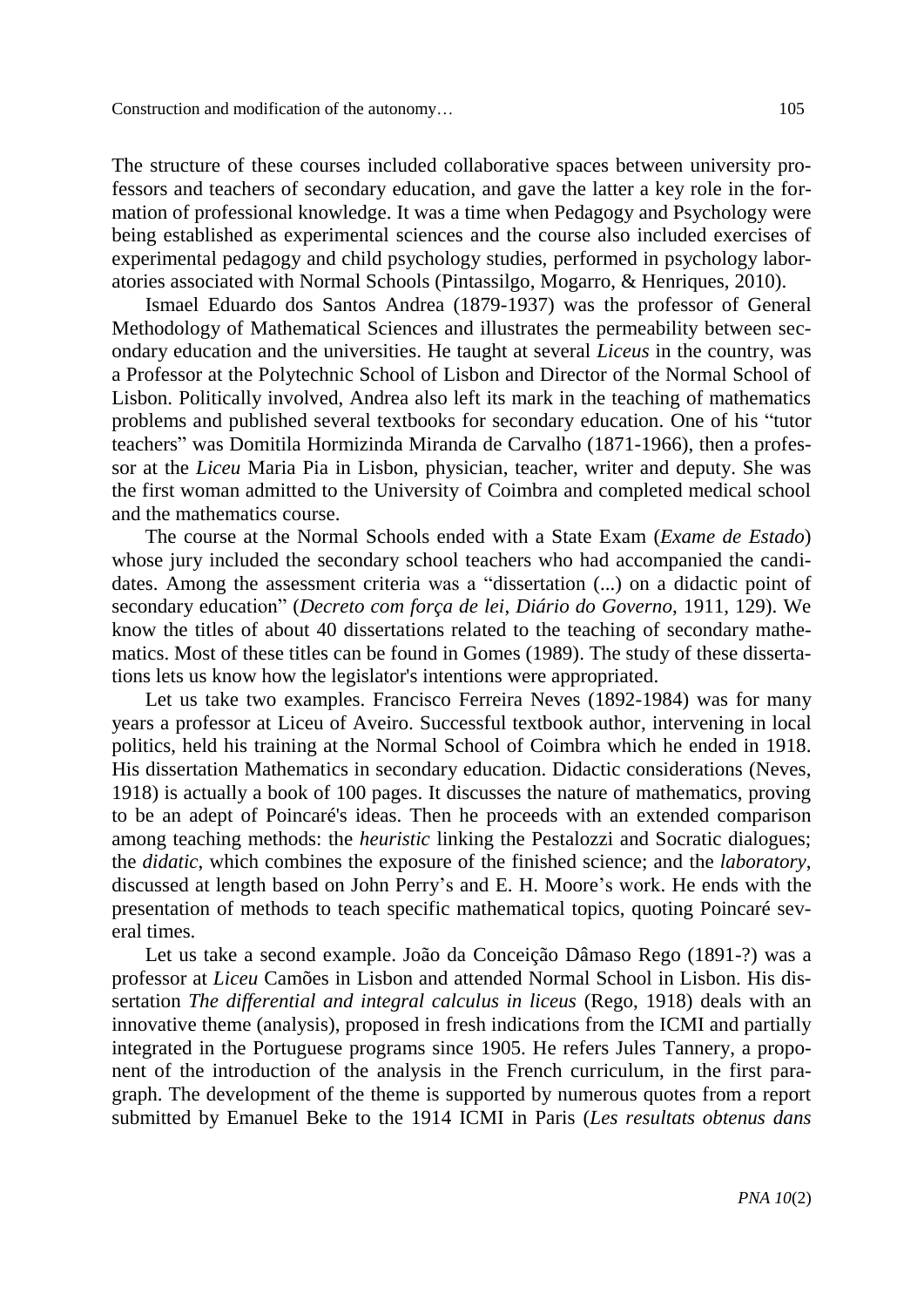*l'introduction du calcul différentiel intégrale et dans les classes superieurs des établissements secondaires*) four years ago.

The dissertations of these schools, as well as the ensuing dissertations from 1930 produced from a different training model that I will not analyse here, constitute the first systematic body of knowledge on methods to teach mathematics in secondary education published in Portugal. Covering all the themes of the program, these studies with dozens of pages show us how the relationship between legal rules (the norms) and the training practices was woven, that is, they show us how teachers and students have appropriated the rules and materialized them in practices. The texts include didactic explorations of innovative themes, namely the teaching of analysis or the use of materials. It is worth to note that they were produced in the context of training and therefore subject to exchange of ideas among professionals who certainly helped to deepen the ideas of tutor teachers, prospective teachers, and university professors and therefore to refine the pedagogical content knowledge, as Shulman would put it.

# AUTONOMY AND SCHOOL KNOWLEDGE

The intent of this text is to understand how the autonomy of secondary school mathematics discipline was established. I argued that it was born as a specific body of knowledge and the simultaneous advent of professionals, endowed with the legitimacy of a specialized training. These professionals, confronted with their teaching practice, will refine this knowledge. This characterization allows us to support the vision of the autonomy of school disciplines expressed by Chervel, that is, the mode of production of this knowledge assures us that it is specific to each discipline, and in this sense autonomous. Shulman argues in similar vein, based on the epistemological nature of pedagogical content knowledge.

However, in what sense can we say that teachers are autonomous in the production of school knowledge? This is a different question but that intersects with the previous one. Even without entering the debate about the characteristics of the teaching profession, namely whether or not it is indeed a profession or discuss their autonomy in general<sup>3</sup>, we can deepen our understanding of the autonomy of teachers in the production of school mathematics at least in what concerns the Portuguese case.

We know something about the ways in which the socialization of Portuguese teachers occurred, in particular, the forms of professional association that allows for the dissemination of a sense of belonging to a community. In the transition decades of the nineteenth to the twentieth century, primary teachers were the main pursuers of teaching associations, which led to the creation of the first organizations of the class (Nóvoa, 1987b). However, in secondary education

*The late associative organization of secondary school teachers, as they constitute a rather small group and the fact the taught an elite and having a rela-*

 $\overline{\phantom{0}}$ 

<sup>&</sup>lt;sup>3</sup> A discussion about this themes can be found in Pintassilgo (2008).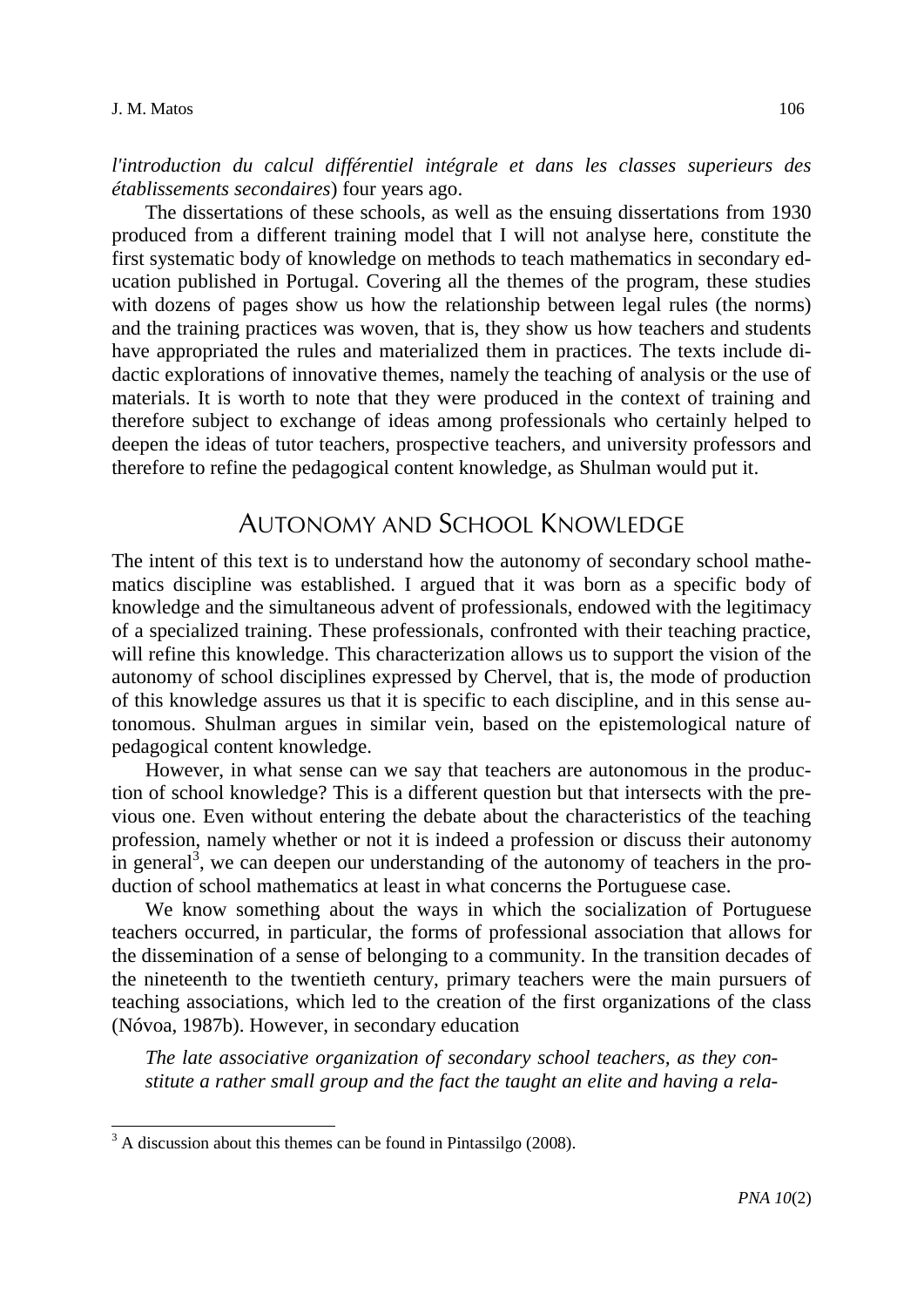*tive social prestige are some of the specifics of this sector of teachers, which cause them to develop a kind of associations distant from unionism and also only partially mutual.* (Pintassilgo, 2008, p. 93)

Joaquim Pintassilgo also points that the very sharp division between teachers of *Liceus* and technical schools, the care effective teachers put in setting themselves apart from lower categories of teachers lead to a difficulty to distinguish a single professional identity of secondary school teachers (2008).

However, between 1927 and 1931 five meetings of secondary education were held, preceded by intense associative activity and the foundation of the prestigious magazine Labor, issued from the teachers' initiative of the *Liceu* of Aveiro. The political context will become, however, increasingly unfavourable, and trade unions will be either prohibited or integrated in the corporative fascist regime under the control of the government. What could have been a professional association of secondary school teachers never saw the light of day. Labor, however, was published during the entire Salazar period (it ceased publishing in 1973), witnessing the reflections of secondary education teachers in building a teaching profession.

The magazine contains well over a hundred articles related to mathematics teaching. In addition to the mathematical deepening of school subjects, suggested teaching methods, and proposals for the use of innovative materials, we find a very lively debate on the new secondary education programs of 1948 as well as some articles reflecting on modern mathematics (Almeida, 2013).

Other newspapers also contain reflections on the teaching of mathematics, including Gazeta de Matemática, a journal created by mathematicians and Vértice. There were also "official" magazines which contain important items.

#### IN CONCLUSION

This article sought to draw a picture of the development of mathematical school knowledge for secondary education with particular emphasis on its autonomy, as is suggested by Chervel and Julia. I believe I have argued that this autonomy has been developing in the first place through the establishment of programs, i.e., the choice of topics and their presentation sequence that differentiate them either from those of the university or from primary school. The appearance of textbooks even those written by members of the academy, precedes and gives consistency to this knowledge. Secondly, and simultaneously, teaching methodologies (representations, motivations, teaching sequences, exercises, support procedures for pupils understanding, etc.) were being developed of which only have glimpses in legislation. Thirdly, a key step is taken by establishing teacher training procedures, especially because of the way these procedures required trainers and trainees, to reflect on (and construct) this knowledge. A final step occurs when we find such reflections now in the context of opinion pieces published in professional journals.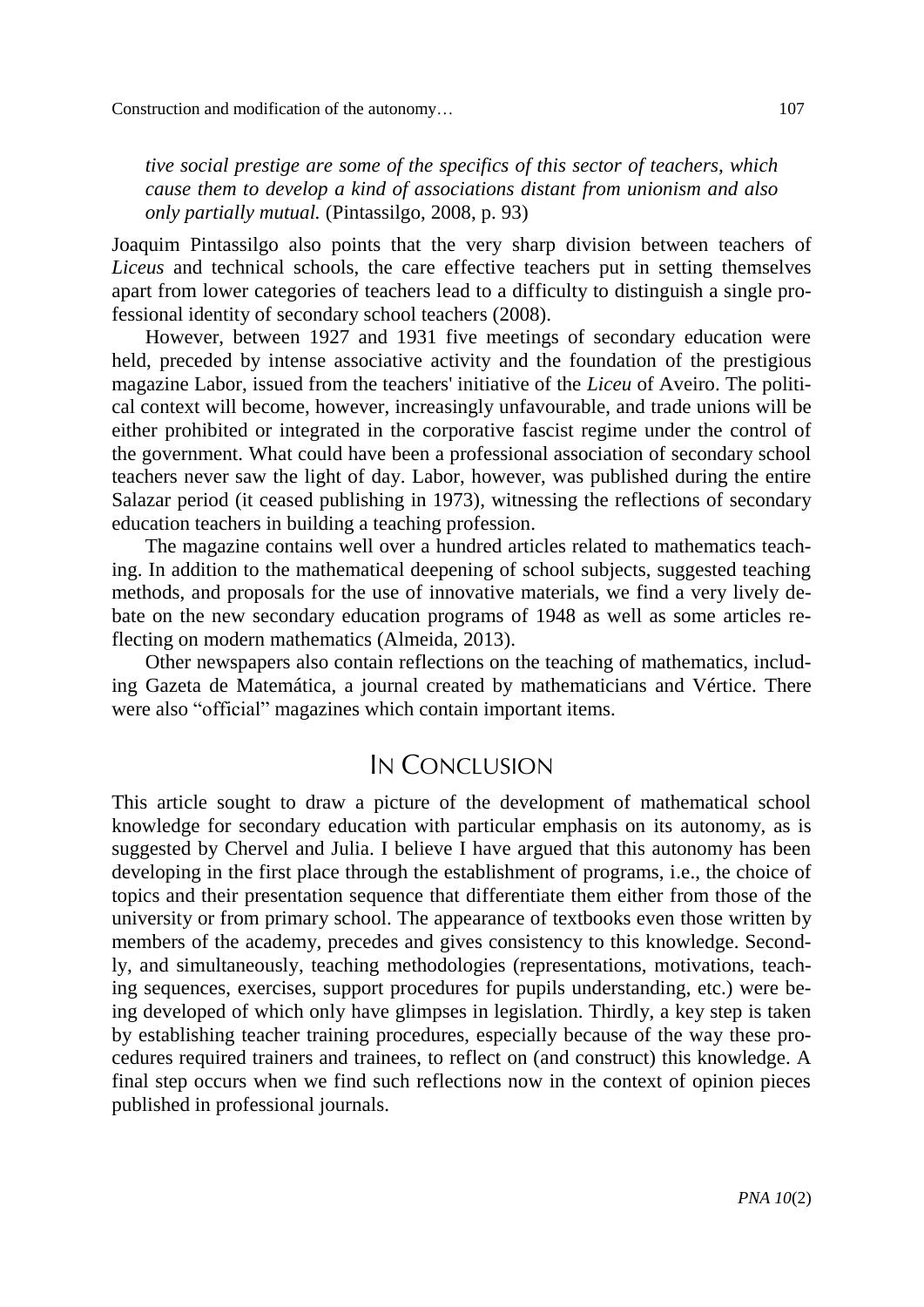Although it could be argued that the autonomy of teachers was very limited because of its functional dependence of the Government, especially during the Salazar period, data, particularly as it concerns school mathematical knowledge, seem to contradict this view. Although beyond the scope of this text, we find public debates, sometimes very intense, on educational topics (e.g., exams). The regime's pressure did not prevent for example that remarkable reflections on the teaching profession had expression in Labor precisely starred by teachers of mathematics (Pintassilgo, 2002a, 2002b). It would be also interesting to compare the degree of autonomy enjoyed by these teachers as they developed school knowledge with today's autonomy allowed in Portuguese schools, dominated by the focus of exam results and competition among professionals.

#### **REFERENCES**

- Aires, A., & Santiago, A. (2014). Os programas de matemática do ensino liceal em Portugal [Mathematics programs of secondary education in Portugal]. In A. Almeida & J. M. Matos (Eds.), *A matemática nos programas do ensino não-superior (1835-1974)* (pp. 71-91). Caparica, Portugal: UIED e APM.
- Almeida, M. (2013). *Um olhar sobre o ensino da Matemática, guiado por António Augusto Lopes* [A look at the teaching of mathematics, guided by Antonio Augusto Lopes]*.* Unpublished Doctoral Dissertation, Universidade Nova de Lisboa. Caparica, Portugal.
- Burke, P. (2005). *O que é história cultural?* [What is cultural history?] (2nd. ed.). Río de Janeiro, Brazil: Zahar.
- Candeias, R., & Matos, J. (in press). A matemática na formação dos professores do ensino primário em Portugal até 1910 [Mathematics in teacher training for primary education in Portugal to 1910]. *Perspectiva*.
- Carvalho, M. (1865). *Problemas de algebra para exercícios dos principios geraes d'esta sciencia* [Algebra problems for exercices of general principles of this science]. Lisbon, Portugal: Imprensa Nacional.
- Chartier, R. (1989/1990). *A história cultural entre práticas e* representações [The cultural history betwen practices and representations]. Lisbon, Portugal: DIFEL.
- Chartier, R. (2007). *La história o la lectura del tiempo*. Barcelona: Gedisa.
- Chervel, A. (1988). L' histoire des disciplines scolaires [The history of school subjects]. *Histoire de l' éducation, 38*, 59-119.
- Freire, F., & Pinto, R. (1859). *Geometria elementar theorica e práctica* [Elemental geometry. Theory and practice]. (2nd ed., correcta e muito augmentada). Coimbra, Portugal: Imprensa da Universidade.
- Furinghetti, F., Matos, J. M., & Menghini, M. (2013). From mathematics and education, to mathematics education. In A. B. M. Clements, C. Keitel, J. Kilpatrick, & F. Leung (Ed.), *Third international handbook of mathematics education* (pp. 273- 302). New York, NY: Springer.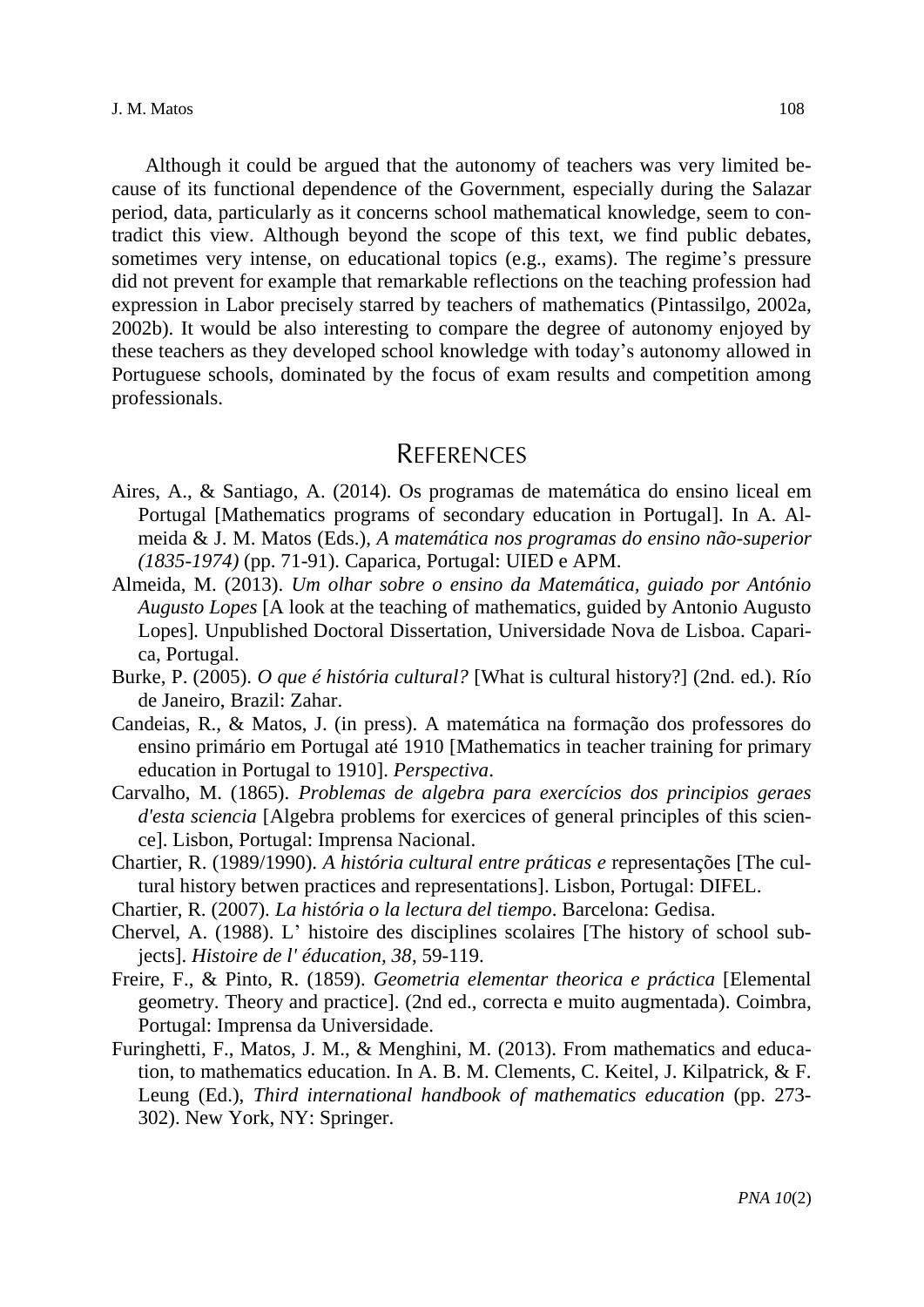Construction and modification of the autonomy… 109

- Gomes, J. (1989). *A Escola Normal Superior da Universidade de Coimbra (1911- 1930)* [Normal School of the University of Coimbra]. Lisbon, Portugal: IIE.
- Julia, D. (1995). La culture scolaire comme objet historique [School culture as a historical object]. *Paedagogica Historica. International Journal of the History of Education*, Suppl. Series, I, 353-382.
- Matos, J. M. (2013). A educação matemática e modernidade. Contributos para um debate [Mathematics education and modernity. Constributions for a debate]. *REMATEC, Revista de Matemática, ensino e Cultura, 8*(12), 120-143.
- Matos, J. M. (2014). Mathematics education in Spain and Portugal. Portugal. In A. Karp & G. Schubring (Eds.), *Handbook on the history of mathematics education* (pp. 291-302). London, United Kingdom: Springer.
- Neves, F. (1918). *A matemática no ensino secundário. Considerações didácticas* [Mathmatics in secondary school. Didactical considerations]*.* Dissertation for State Exam, Escola Normal Superior de Coimbra. Coimbra, Portugal.
- Nóvoa, A. (1987a). *Le temps des professeurs. Analyses socio-historique de la profession enseignante au Portugal (XVIIe-XXe siècle)* [Teachers time. Socio-historical analyzes of the teaching profession in Portugal (17th-20th century)]. Lisbon, Portugal: INIC.
- Nóvoa, A. (1987b). Do Mestre-Escola ao professor do ensino primário. Subsídios para a história da profissão docente em Portugal (séculos XV-XX) [From master-school teacher to primary school teacher. Subsidies for the history of the teaching profession in Portugal (15th-20th centuries)]. *Análise Psicológica, 3*(V), 413-440.
- Nóvoa, A., Barroso, J., & Ó, J. (2003). O todo poderoso império do meio [The almighty impere of half]. In A. Nóvoa & A. Santa-Clara (Eds.), *"Liceus de Portugal" história, arquivos, memórias* (pp. 17-73). Porto, Portugal: ASA.
- Osório, R. (1854). *Elementos de Aritmética* [Elements of arithmetic]. Aprovado pelo Conselho Superior de Instrução Pública (2nd ed.). Coimbra, Portugal: Augusto Orcel.
- Pintassilgo, J. (2002a). A construção de uma deontologia profissional dos professores do ensino liceal português [A building of a deontology profesional of Portuguese teachers of school teaching]. *Revista Portuguesa de Pedagogia, 1-3*, 429-447.
- Pintassilgo, J. (2002b). Ser professor de liceu no "Estado Novo" português. O discurso dos professores na imprensa pedagógica [Being teacher of school in the Portuguese New State. The speech of teachers in the pedagogical press]. *História da Educação, 6*(12), 17-37.
- Pintassilgo, J. (2008). Associativismo docente e construção da identidade profissional no contexto do Estado Novo. O exemplo do «Sindicato Nacional dos Professores» entre o final dos anos 50 e o início dos anos 70 [Teacher associations and construction of profesional identity in Estado Novo context. The example of the "National union of teachers" between the late 50's and early 70's]. *Revista Lusófona de Educação, 12*, 79-96.
- Pintassilgo, J., Mogarro, M., & Henriques, R. (2010). *A formação de professores em Portugal* [Teacher training in Portugal]. Lisbon, Portugal: Edições Colibri.